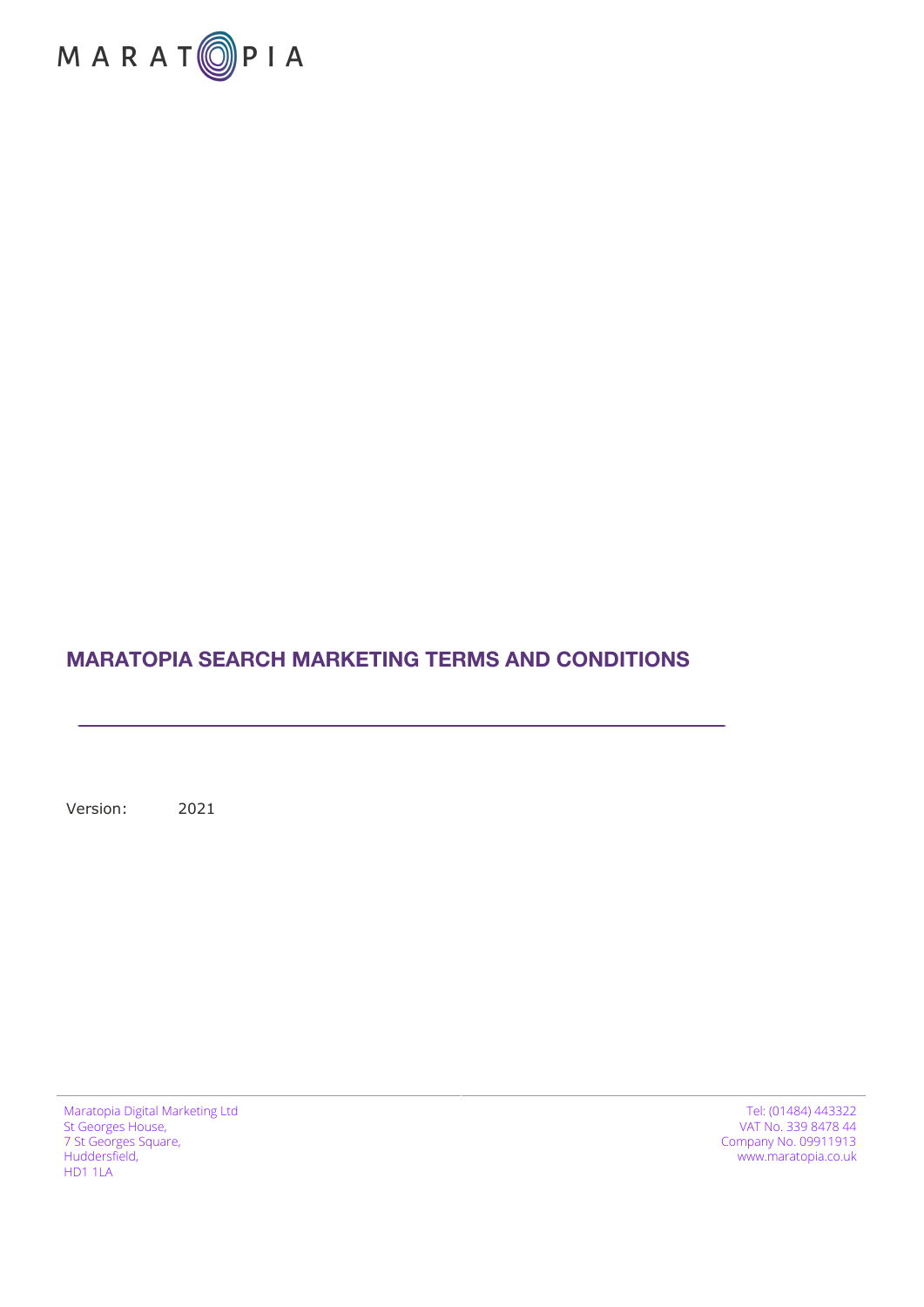

Thank you for choosing Maratopia Digital Marketing LTD for your search marketing.

These terms and conditions apply to all website development services provided by Maratopia, and we advise you to read them carefully.

### 1.Definitions

In these Terms and Conditions, the following definitions apply:

| You / The Customer / The Client | The person or firm who purchases Services from the Supplier                                                                                                                                                                                                                                                                                                                                 |
|---------------------------------|---------------------------------------------------------------------------------------------------------------------------------------------------------------------------------------------------------------------------------------------------------------------------------------------------------------------------------------------------------------------------------------------|
| Us / We / The Supplier          | Maratopia Digital Marketing LTD                                                                                                                                                                                                                                                                                                                                                             |
| The Project / The Service(s)    | The body of work being undertaken. Usually consisting of several<br>connecting elements, such as, but not limited to search engine<br>optimisation (SEO), paid search (PPC), content writing, outreach, email<br>marketing, social media marketing, user experience and conversion<br>rate optimisation. The exact nature of the Campaign or Service(s) will<br>be set out in your Contract |
| Charges                         | The charges payable by the Customer to the Supplier for the supply of<br>Services in accordance with your Contract                                                                                                                                                                                                                                                                          |
| Commencement Date               | The date on which the Project or Service(s) begins                                                                                                                                                                                                                                                                                                                                          |
| Deliverables                    | The specific elements that make up the Project or Service(s)                                                                                                                                                                                                                                                                                                                                |
| Contract                        | A document outlining the key details of the agreement between You<br>and Us for the supply of Service(s)                                                                                                                                                                                                                                                                                    |
| Specification                   | The description or specification of the Project or Service(s) as set out in<br>your Contract                                                                                                                                                                                                                                                                                                |
| <b>Business Day</b>             | A single day from 09:00 to 17:00, Monday to Friday and excluding bank<br>holidays                                                                                                                                                                                                                                                                                                           |

#### 2. Basis of Contract

- 2.1. There shall be no contract between the Customer and Supplier until such time as the Supplier has issued written confirmation to the Customer that the Customer's order for Services has been accepted and on which date the Contract shall come into existence (Commencement Date).
- 2.2. The Contract constitutes the entire agreement between the parties. The Customer acknowledges that it has not relied on any statement, promise, representation, assurance or warranty made or given by or on behalf of the Supplier which is not set out in the Contract. The Customer further acknowledges that the Contract excludes any other terms that the Customer seeks to impose or incorporate, or which are implied by trade, custom, practice or course of dealing.
- 2.3. Any samples, demos, mock-ups, drawings, descriptive matter or advertising issued by the Supplier, and any descriptions or illustrations contained on the Supplier's website, are issued or published for the sole purpose of giving an approximate idea of the Services described in them. They shall not form part of the Contract or have any contractual force.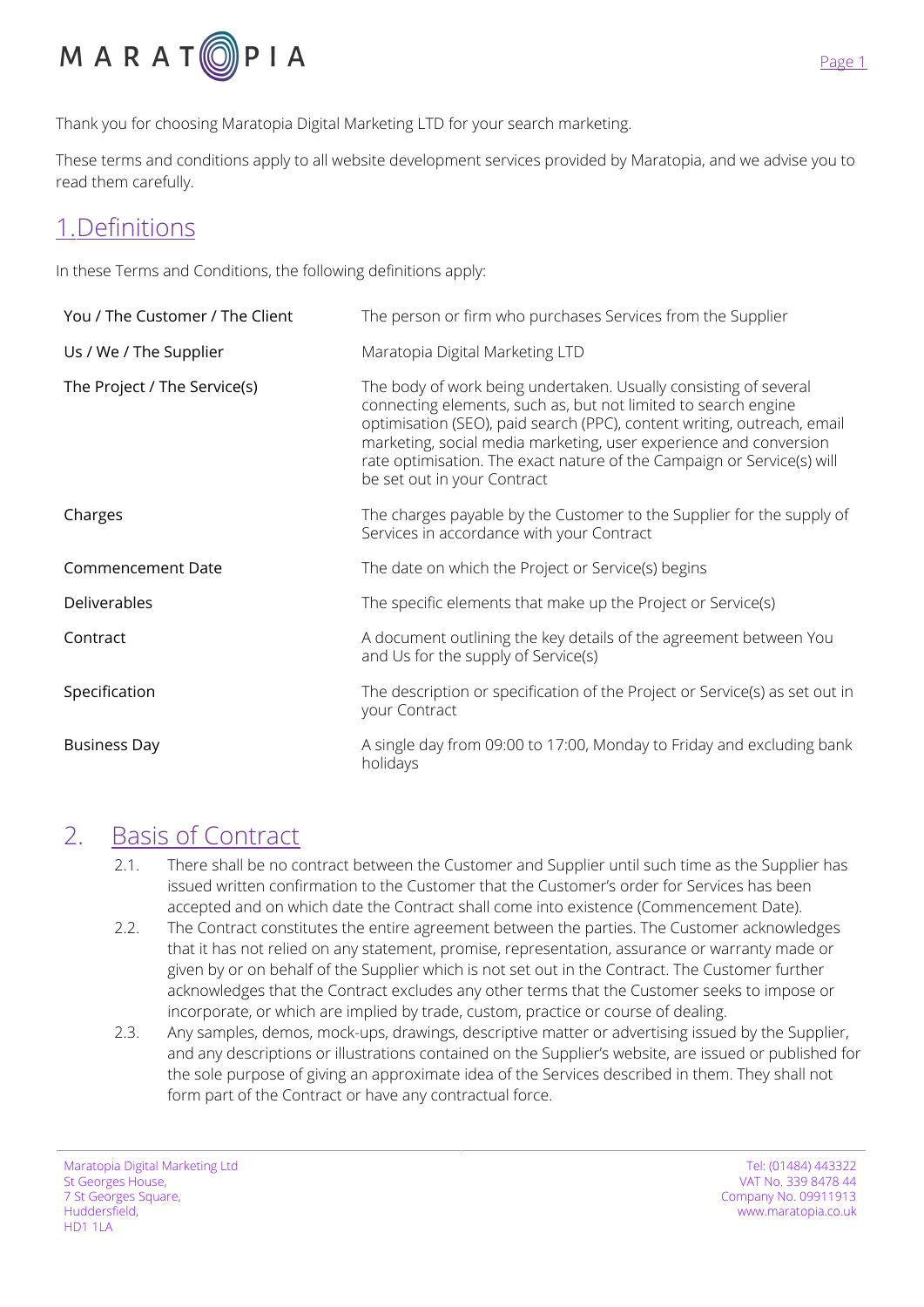# $M$  A R A T  $\textcircled{2}$  P I A

2.4. Any quotation given by the Supplier shall not constitute an offer and is only valid for a period of twenty (20) Business Days from its date of issue.

# 3. Supply of Services

- 3.1. The Supplier shall supply the Services to the Customer in accordance with the Specification in all material respects.
- 3.2. The Supplier shall use all reasonable endeavours to meet any performance dates specified in the Contract, but any such dates shall be estimates only and time shall not be of the essence for performance of the Service(s).
- 3.3. The Supplier shall have the right to make any changes to the Campaign which are necessary to comply with any applicable law or safety requirement, or which do not materially affect the nature or quality of the Service(s), and the Supplier shall notify the Customer in any such event.
- 3.4. The Supplier warrants to the Customer that the Service(s) will be provided using reasonable care and skill and in accordance with the Specification.
- 3.5. The Supplier does not accept any liability for third party services commissioned by the Customer on the Deliverables or for any damage or defect caused by any third party to the Deliverables. Where the Supplier agrees to provide remedial services to damage or defects caused by a third party, these shall be confirmed in writing together with applicable charges.

# 4. Client Responsibilities

- 4.1. The Client shall:
	- 4.1.1. Ensure that the scope of the Campaign and payment items included on the contract are complete and accurate.
	- 4.1.2. Supply all materials requested by the Supplier required to provide the Service. These may include, but are not limited to images, photography, written content, fonts, logos, design questionnaires
	- 4.1.3. Cooperate with the Supplier in all matters relating to the Service.
	- 4.1.4. Provide all work reviews, feedback, and sign off approval in a timely manner.
	- 4.1.5. Acquire any necessary licenses to enable the legal and authorised use of any materials required for the completion of the Project. This may include, but is not limited to fonts, image rights, photographs and videos.
- 4.2. If the Supplier's performance of any of its obligations under the Contract is prevented or delayed by any act or omission by the Customer or failure by the Customer to perform any relevant obligation (henceforth referred to as the Customer Default):
	- 4.2.1. The Supplier shall, without limiting its other rights or remedies, have the right to suspend or delay performance of the Services until the Customer remedies the Customer Default, and to rely on the Customer Default to relieve it from the performance of any of its obligations to the extent the Customer Default prevents or delays the Supplier's performance of any of its obligations.
	- 4.2.2. The Supplier shall not be liable for any costs or losses sustained or incurred by the Customer arising directly or indirectly from the Supplier's failure or delay to perform any of its obligations as set out in this clause 4.2; and
	- 4.2.3. The Customer shall reimburse the Supplier on written demand for any costs or losses sustained or incurred by the Supplier arising directly or indirectly from the Customer Default.
- 4.3. Where the Customer Default results in a delay of more than 25 Business Days, the Supplier is entitled to invoice the Customer for Services provided and work done to the date of the Customer Default.
- 4.4. The Customer acknowledges that only in the event that the Deliverables do not meet the Specification will the Supplier engage in further Services inclusive in the contracted price. Any services required outside of the Specification shall incur additional charges which will be clearly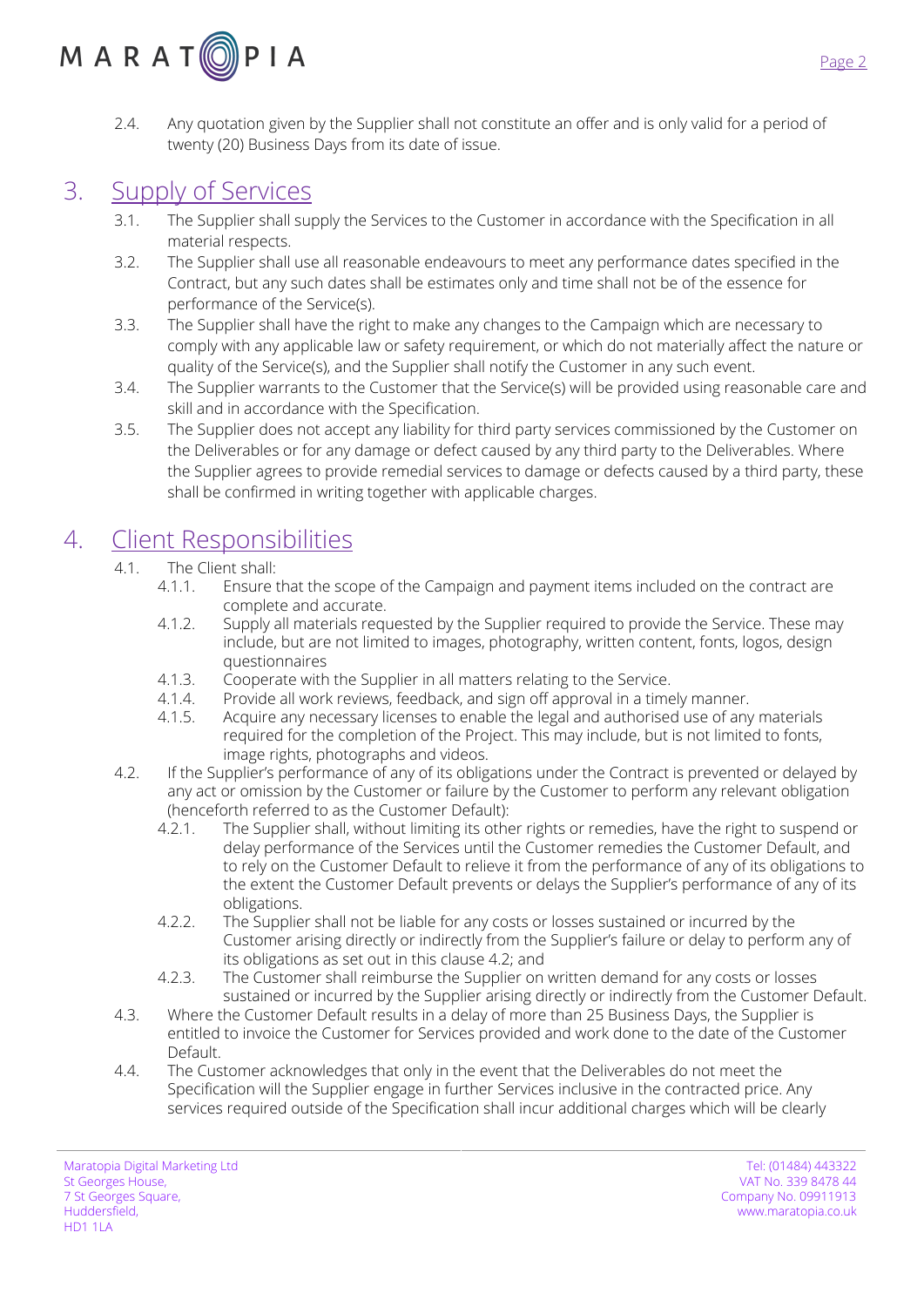outlined by the Supplier before any such work is undertaken. The Customer shall not unreasonably reject Deliverables supplied by the Supplier under the Contract.

## 5. Charges and Payment

 $M$  A R A T  $\textcircled{2}$  P I A

- 
- 5.1. The Charges for the Services and arrangements for payment terms will be set out in your Contract.<br>5.2. Where a deposit is required from the Customer, the Supplier reserves the right not to commence Where a deposit is required from the Customer, the Supplier reserves the right not to commence work until such time as that deposit is received.
- 5.3. The Supplier's standard fee is calculated per hour on the basis of an eight-hour day from 09:00 to 17:00 worked on Business Days.
- 5.4. The Supplier shall be entitled to charge an overtime rate up to 50% for any time worked outside of the hours referred to in clause 5.3 when required to by the Client. (Either by request, or by consequence of the Customer Default referred to in clause 4.2).
- 5.5. We reserve the right to review and modify fees periodically as service provision changes. You will be notified by writing of such changes with 30 days' notice
- 5.6. The Supplier shall be entitled to charge the Customer for any expenses reasonably incurred by the individuals whom the Supplier engages in connection with the Services including, but not limited to, travelling expenses, hotel costs, subsistence and any associated expenses, and for the cost of services provided by third parties and required by the Supplier for the performance of the Services, and for the cost of any materials.
- 5.7. In the event that the Customer requests a material change to the Services after the Commencement Date, the Supplier reserves the right to increase its charges. The Supplier will give the Customer written notice of any such increase and, in the event that the Customer does not accept the corresponding increase in charges, the Supplier shall have the right without limiting its other rights or remedies to terminate the Contract by giving written notice to the Customer.
- 5.8. Unless otherwise confirmed in the Contract, the Customer shall pay each invoice submitted by the Supplier: within 15 days of the date of the invoice; and in full and in cleared funds to a bank account nominated in writing by the Supplier.
- 5.9. All quoted amounts payable by the Customer under the Contract are exclusive of value added tax chargeable (VAT). Unless exempt, the invoices supplied by the Supplier shall include VAT at the current rate and such amounts are chargeable at the same time as payment is due for the supply of the Services.
- 5.10. If the Customer fails to make any payment due to the Supplier under the Contract by the due date for payment, then the Supplier retains the right to charge interest on the overdue amount at the rate of 15% per annum. Such interest shall accrue on a daily basis from the due date until actual payment of the overdue amount is received in full.
- 5.11. Any queries relating to an invoice must be raised within ten (10) business days of the date of invoice. After this date it will be deemed that the invoice has been accepted by you.
- 5.12. Title in the Deliverables which are assigned shall only pass to the Customer on payment of the Charges in full. In the event that the Customer remains in default for more than three months, the Supplier reserves the right to suspend the Deliverables and/or withdraw any applicable licence for the use of the Deliverables.
- 5.13. The Customer shall pay all amounts due under the Contract in full without any set-off, counterclaim, deduction or withholding (except for any deduction or withholding required by law). The Supplier may at any time, without limiting its other rights or remedies, set off any amount owing to it by the Customer against any amount payable by the Supplier to the Customer.

# 6. Third-Party Terms

6.1. The client will indemnify the Supplier in full in respect of any third-party expenses suffered or incurred by the Supplier pursuant to written instructions and agreement authorised with the client. The client acknowledges that certain services may involve the licensing of third-party intellectual property rights and that the client may from time to time be required to enter into a licence directly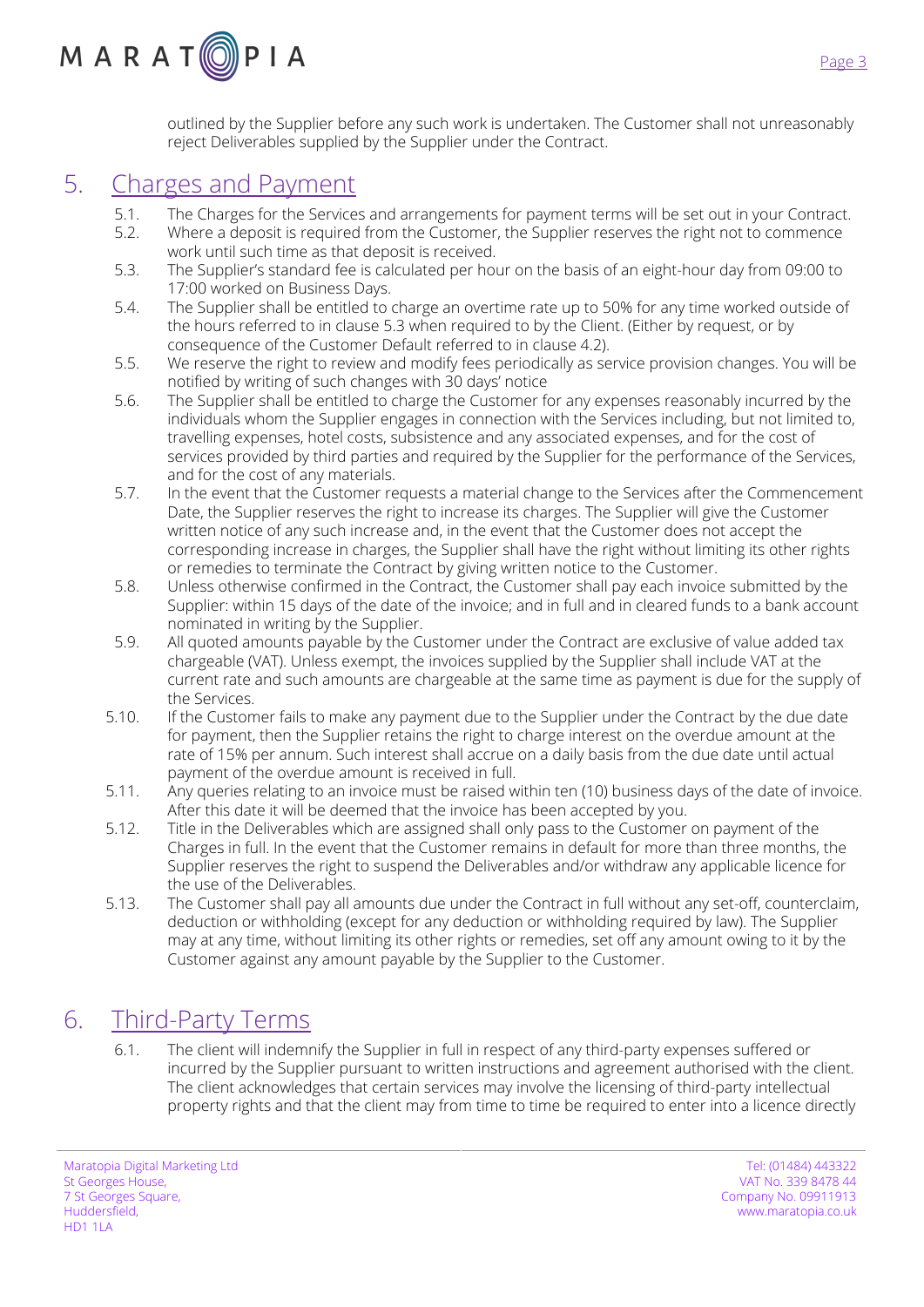

with such third-party. The Client hereby acknowledges that certain services rely upon goods and/or services being provided by third-parties ("Third-Party Services").

- 6.2. The client acknowledges that the Third-Party Services will be governed by that third-parties' terms and conditions and that the supplier cannot provide any warranties in respect of the Third-Party's Services and will not be liable to the client for any delays and/or failings in respect of the same. Providers of Third-Party Services may provide their own warranties to the client and the client must satisfy itself whether or not such warranties (where given) are acceptable for the client's business purposes or risk management policies.
- 6.3. Third-party media expenses may be incurred as part of a marketing mix. These costs will be planned and agreed with you in advance and include, but are not limited to PPC spend, social media advertising costs, influencer fees and photography.
- 6.4. All third-party supplier costs incurred are subject to a 15% agency fee. Costs and budget will be pre-agreed by both parties.
- 6.5. The client may be charged for other third-party tools. These include but are not limited to call tracking, reporting, and ad management tools. All specialised third-party tools required above those used for daily management will be communicated with you and agreed in advance.
- 6.6. Where the Client does not pay third-party media expenses directly, a deposit equivalent to at least a month's fee will be required. No credit terms are available for third-party fees and a handling charge will normally be applied.

# 7. Intellectual Property Rights

- 7.1. Subject to Section 1 and clauses 7.2 to 7.5 below, all Intellectual Property Rights in the Deliverables shall be owned by the Supplier until such time as they are paid for in full by the Customer. At such time, they will be fully assigned to you. All Intellectual Property Rights which are not bespoke to the Deliverable in question (including pre-existing and licensed Intellectual Property Rights) shall not be included within such assignment. These shall be owned by the Supplier and must not be copied, published, distributed or passed to any third parties in any form without prior written consent from the Supplier.
- 7.2. For the avoidance of doubt, any assignment of Intellectual Property Rights shall not include such rights in any source files unless expressly agreed with the Supplier.
- 7.3. Any assignment and/or licencing of Intellectual Property Rights to the Customer shall not take effect until the Customer has paid all charges due to the Supplier in full.
- 7.4. The Customer acknowledges that, in respect of any third-party Intellectual Property Rights, the Customer's use of any such Intellectual Property Rights is conditional on the Supplier obtaining a written licence from the relevant licensor on such terms as will entitle the Supplier to licence such rights to the Customer.
- 7.5. All Supplier Materials are the exclusive property of the Supplier. Where the Customer supplies copy, graphic images, registered company logos, names and trademarks or any other materials ("Customer Materials") to the Supplier for the provision of the Services, the Customer warrants that it has obtained all necessary permissions and authorities in respect of the Customer Materials, and use of all it supplies, to the Supplier. The Customer further licences the Supplier to use the Customer Materials for the purposes of providing the Services. By agreeing to these Terms and Conditions, the Customer indemnifies for, and relieves the Supplier from, any legal liability and any damage including legal costs incurred in respect of any claims or legal actions however related to the Deliverables through the use of the Customer Materials.
- 7.6. The Customer also agrees that the Campaign may be presented in a portfolio or as a case study for the Supplier.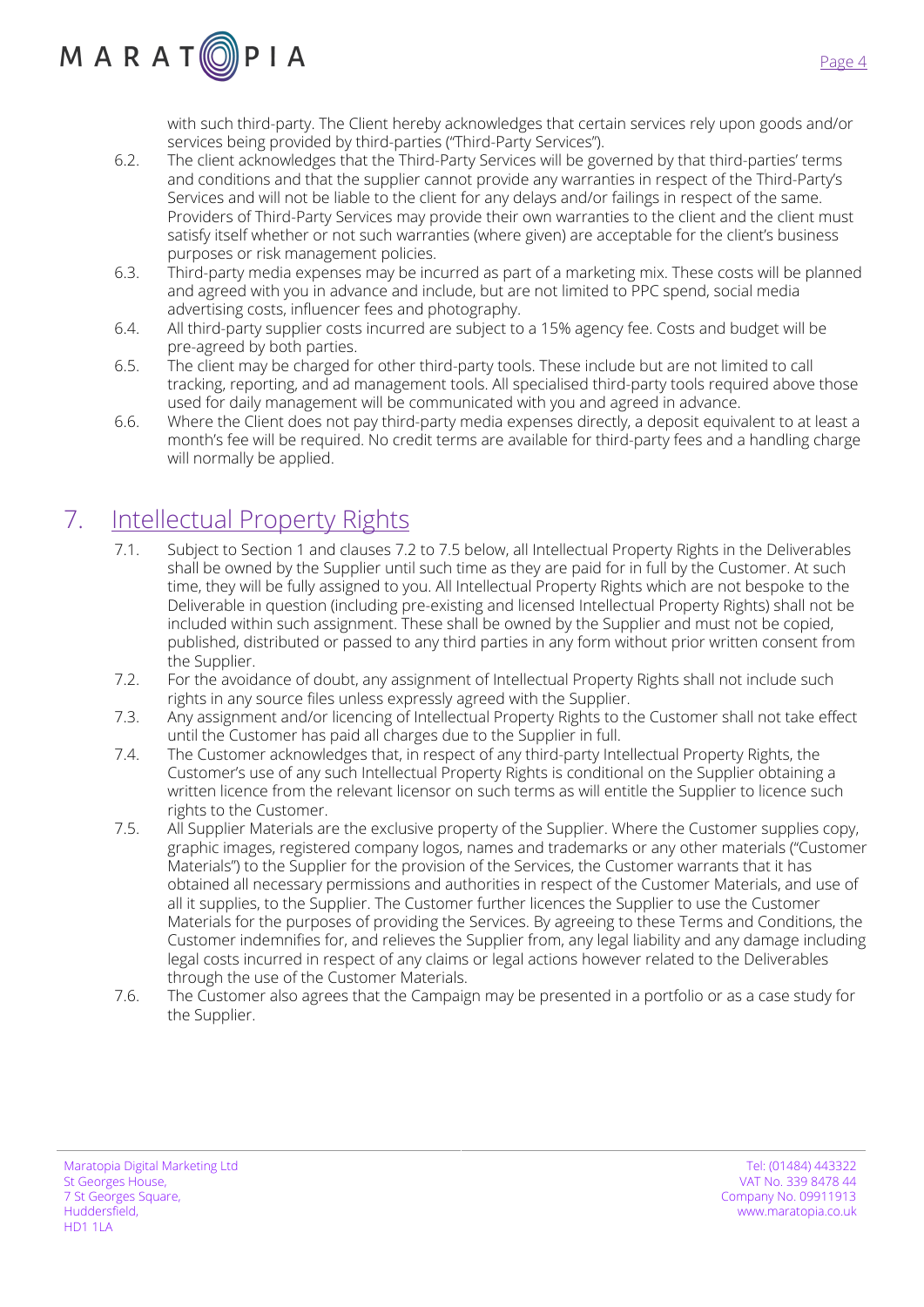

## 8. Confidentiality

- 8.1. You shall keep in strict confidence all technical or commercial know-how, specifications, inventions, processes or initiatives which are of a confidential nature and have been disclosed to You by Us, our employees, agents or subcontractors, and any other confidential information concerning the Supplier's business, its products and services which You may obtain. You shall only disclose such confidential information to those of your employees, agents and subcontractors who need to know it for the purpose of discharging the Customer's obligations under the Contract, and shall ensure that such employees, agents and subcontractors comply with the obligations set out in this clause as though they were a party to the Contract. You may also disclose such of the Supplier's confidential information as is required to be disclosed by law, any governmental or regulatory authority or by a court of competent jurisdiction or with the prior written consent of the Supplier. This clause 8 shall survive termination of the Contract.
- 8.2. Any proposals made by the Supplier shall constitute trade secrets and remain the property of the Supplier. The Customer shall not disclose proposals or related materials, including but not limited to technical features, functionality and design and pricing information, to any third party without the prior written consent of the Supplier.

#### 9. Limitation of Liability

- 9.1. Nothing in these Conditions shall limit or exclude the Supplier's liability for: death or personal injury caused by its negligence, or the negligence of its employees, agents or subcontractors;
	- fraud or fraudulent misrepresentation; or

breach of the terms implied by section 2 of the Supply of Goods and Services Act 1982 (title and quiet possession).

9.2. Subject to clause 9.1:

the Supplier shall under no circumstances whatever be liable to the Customer, whether in contract, tort (including negligence), breach of statutory duty, or otherwise, for any loss of profit, or any indirect or consequential loss, to include but not be limited to any loss relating to failure of or the Customer's misuse of the Deliverables, and arising under or in connection with the Contract; the Supplier shall not accept liability to the Customer for any loss or damage suffered arising from defects not notified to it prior to the Development Sign Off deadline in any event or through the Customer's failure to comply with the terms of this Contract; and

the Supplier's total liability to the Customer in respect of all other losses arising under or in connection with the Contract, whether in contract, tort (including negligence), breach of statutory duty, or otherwise, shall in no circumstances exceed 100% of sums already paid under the Contract at the date of the liability being incurred.

- 9.3. The terms implied by sections 3 to 5 of the Supply of Goods and Services Act 1982 are, to the fullest extent permitted by law, excluded from the Contract.
- 9.4. The Customer acknowledges that, in the absence of the Customer paying the Supplier for a maintenance contract, the Customer is solely responsible for ensuring that its data is regularly and effectively backed-up and protected and that it is its own duty to mitigate any loss suffered through use, misuse or failure to use the Deliverables.
- 9.5. The Supplier may be engaged to carry out remedial works to any damaged or defective Deliverables at charges as set out by the Supplier.
- 9.6. This clause 9 shall survive termination of the Contract.

#### 10. Performance Guarantees

10.1. The Supplier warrants that it will carry out its obligations as set out in the Contract.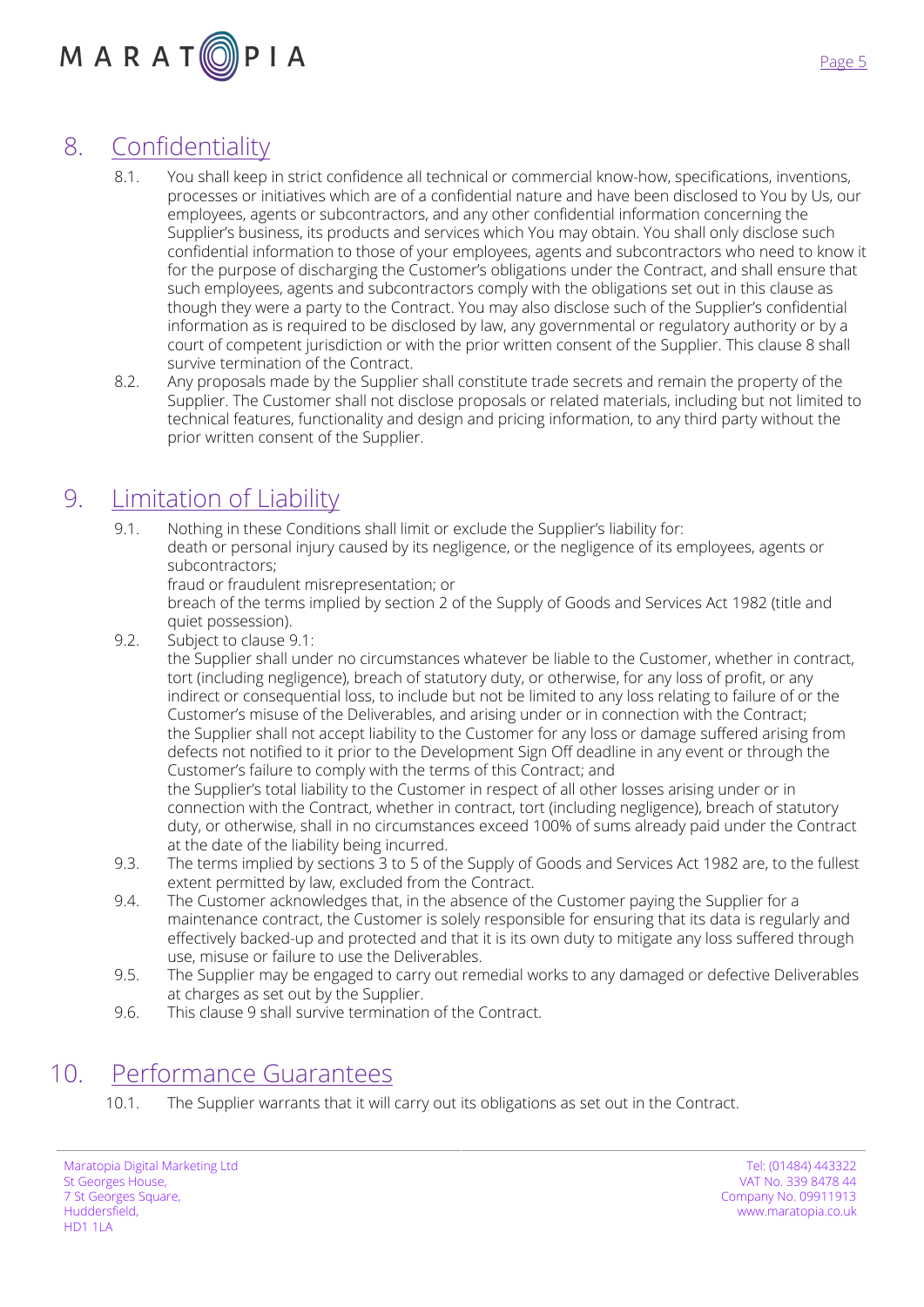# $M$  A R A T  $\textcircled{\scriptsize{0}}$  P I A

- 10.2. We cannot guarantee any improvement in the performance of your digital marketing due to many variables. We do not guarantee any volume of website traffic, any keyword rankings, any number of leads or phone calls, or any increase to revenue.
- 10.3. Whilst we cannot guarantee any specific improvement of rankings or traffic, we use techniques in line with industry best practice as approved and/or advised by Google.
- 10.4. It must be understood that we have no control over future algorithm or policy changes by Google or other search engines, but we do undertake various checks and techniques to try to ensure that the risk of a future penalty is minimised. It is essential that you inform us of any link building or digital advertising that you carry out independently; as these may carry risks of a manual penalty if the source of the link is from a site that is known for using spam techniques.
- 10.5. The performance of an SEO project relies on you (or your developer) implementing any technical recommendations and/or uploading new optimised content within a timely manner. Any delay in carrying out these tasks may seriously impact the effectiveness of a project and could even result in drops in rankings e.g. if duplicate content or spam links are not removed. Delays may also hold up later phases of the project, and we accept no liability for such delays or

poor performance as a result of slowness by the Client to implement changes or recommendations

# 11. Termination

11.1. Without limiting its other rights or remedies, the Supplier may terminate the Contract with immediate effect by giving written notice to the Customer if:

the Customer commits a material breach of any term of the Contract and (if such a breach is remediable) fails to remedy that breach upon being notified in writing to do so; the Customer becomes or is reasonably believed to be about to become subject to Insolvency proceedings to include administration, receivership or other voluntary arrangement with creditors; the other party suspends or ceases, or threatens to suspend or cease, to carry on all or a substantial part of its business; or

the other party's financial position deteriorates to such an extent that in the Supplier's opinion the Customer's capability to adequately fulfil its obligations under the Contract has been placed in jeopardy.

- 11.2. Without limiting its other rights or remedies, the Supplier may terminate the Contract with immediate effect by giving written notice to the Customer if the Customer fails to pay any amount due under this Contract on the due date for payment and fails to pay all outstanding amounts within 7 days after being notified in writing to do so.
- 11.3. The Project will run for the full duration agreed in the Contract. In the event that written confirmation from the Client expressing their desire to end the agreement is not received prior to the agreed end date, the Contract shall then continue on an ongoing, monthly basis.
- 11.4. After the agreed initial term you may terminate the Contract by giving 90 days' notice in writing.

#### 12. Consequences of Termination

- 12.1. On termination of the Contract for any reason:
	- 12.1.1. The Customer shall immediately pay to the Supplier all of the Supplier's outstanding unpaid invoices and interest and, in respect of Services supplied but for which no invoice has been submitted, the Supplier shall submit an invoice, which shall be payable by the Customer immediately on receipt.
	- 12.1.2. The Customer shall return all of the Supplier Materials and any Deliverables which have not been fully paid for.
	- 12.1.3. The accrued rights, remedies, obligations and liabilities of the parties as at expiry or termination shall be unaffected, including the right to claim damages in respect of any breach of the Contract which existed at or before the date of termination or expiry; and clauses which expressly or by implication survive termination shall continue in full force and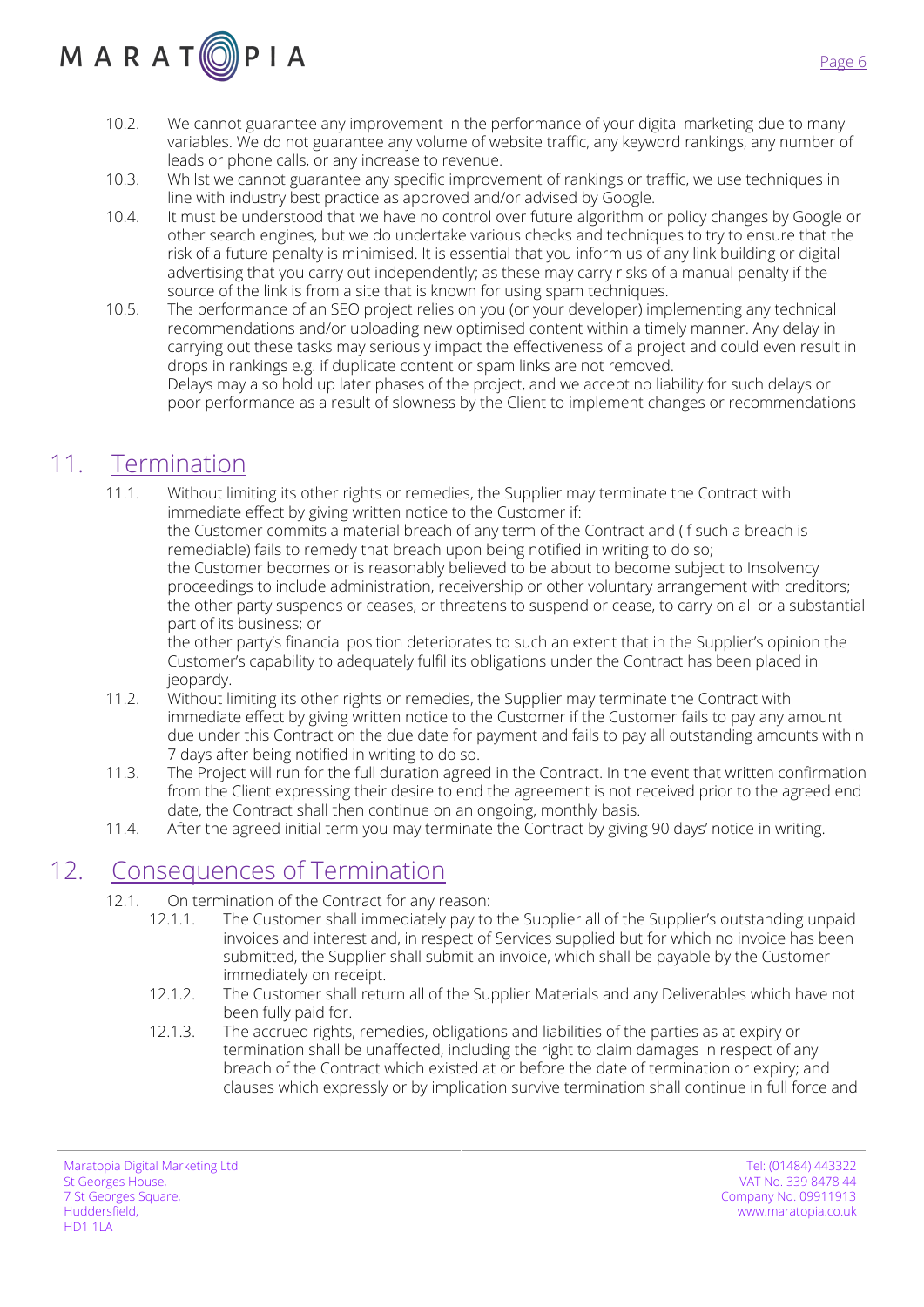

Page 7

effect.

#### 13. Force Majeure

- 13.1. For the purposes of this Contract, Force Majeure Event means an event beyond the reasonable control of the Supplier including but not limited to strikes, lock-outs or other industrial disputes (whether involving the workforce of the Supplier or any other party), failure of a utility service or transport network, acts of God, war, riot, civil commotion, malicious damage, compliance with any law or governmental order, rule, regulation or direction, accident, breakdown of plant or machinery, fire, flood, storm or default of suppliers or subcontractors.
- 13.2. The Supplier shall not be liable to the Customer as a result of any delay or failure to perform its obligations under this Contract as a result of a Force Majeure Event.
- 13.3. If, in the event that a Force Majeure Event, the Supplier cannot provide the Services to the Customer for a period of 25 Business Days or more, either party may terminate the contract.

#### 14. General

- 14.1. Assignment and other dealings.
	- 14.1.1. The Supplier may at any time assign, transfer, mortgage, charge, subcontract or deal in any other manner with all or any of its rights under the Contract and may subcontract or delegate in any manner any or all of its obligations under the Contract to any third party or agent.
	- 14.1.2. The Customer shall not, without the prior written consent of the Supplier, assign, transfer, mortgage, charge, subcontract, declare a trust over or deal in any other manner with any or all of its rights or obligations under the Contract.
- 14.2. Notices.

Any notice or other communication given to a party under or in connection with the Contract shall be in writing, addressed to that party at its registered office (if it is a company) or its principal place of business (in any other case) or such other address as that party may have specified to the other party in writing in accordance with this clause, and shall be delivered personally, sent by pre-paid first class post or other next working day delivery service, commercial courier, or e-mail.

14.3. Severance.

If any provision or part-provision of the Contract is or becomes invalid, illegal or unenforceable, it shall be deemed modified to the minimum extent necessary to make it valid, legal and enforceable. If such modification is not possible, the relevant provision or part-provision shall be deemed deleted. Any modification to or deletion of a provision or part-provision under this clause shall not affect the validity and enforceability of the rest of the Contract.

14.4. Waiver.

A waiver of any right under the Contract or law is only effective if it is in writing and shall not be deemed to be a waiver of any subsequent breach or default. No failure or delay by a party in exercising any right or remedy provided under the Contract or by law shall constitute a waiver of that or any other right or remedy, nor shall it prevent or restrict its further exercise of that or any other right or remedy. No single or partial exercise of such right or remedy shall prevent or restrict the further exercise of that or any other right or remedy.

14.5. No partnership or agency.

Nothing in the Contract is intended to, or shall be deemed to, establish any partnership or joint venture between the parties, nor constitute either party the agent of the other for any purpose. Neither party shall have authority to act as agent for, or to bind, the other party in any way.

- 14.6. Third parties.
- A person who is not a party to the Contract shall not have any rights to enforce its terms. 14.7. Variation.
	- Except as set out in these Conditions, no variation of the Contract, including the introduction of any